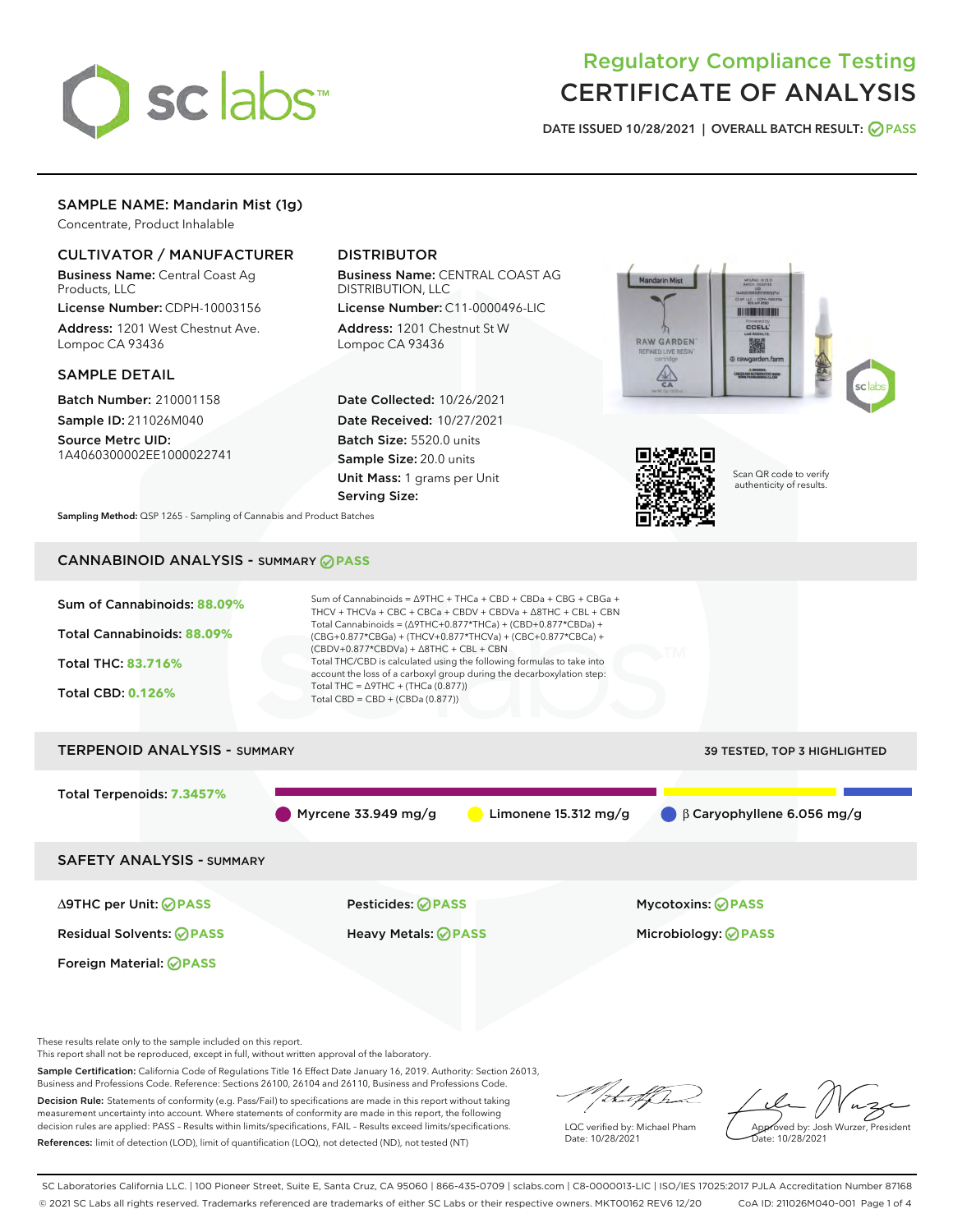



MANDARIN MIST (1G) | DATE ISSUED 10/28/2021 | OVERALL BATCH RESULT: 2 PASS

#### CANNABINOID TEST RESULTS - 10/28/2021 2 PASS

Tested by high-performance liquid chromatography with diode-array detection (HPLC-DAD). **Method:** QSP 1157 - Analysis of Cannabinoids by HPLC-DAD

#### TOTAL CANNABINOIDS: **88.09%**

Total Cannabinoids (Total THC) + (Total CBD) + (Total CBG) + (Total THCV) + (Total CBC) + (Total CBDV) + ∆8THC + CBL + CBN

TOTAL THC: **83.716%** Total THC (∆9THC+0.877\*THCa)

TOTAL CBD: **0.126%**

Total CBD (CBD+0.877\*CBDa)

TOTAL CBG: 3.572% Total CBG (CBG+0.877\*CBGa)

TOTAL THCV: 0.38% Total THCV (THCV+0.877\*THCVa)

TOTAL CBC: ND Total CBC (CBC+0.877\*CBCa)

TOTAL CBDV: ND Total CBDV (CBDV+0.877\*CBDVa)

| <b>COMPOUND</b>  | LOD/LOQ<br>(mg/g)          | <b>MEASUREMENT</b><br><b>UNCERTAINTY</b><br>(mg/g) | <b>RESULT</b><br>(mg/g) | <b>RESULT</b><br>(%) |
|------------------|----------------------------|----------------------------------------------------|-------------------------|----------------------|
| <b>A9THC</b>     | 0.06 / 0.26                | ±28.798                                            | 837.16                  | 83.716               |
| <b>CBG</b>       | 0.06/0.19                  | ±1.407                                             | 35.72                   | 3.572                |
| <b>THCV</b>      | 0.1/0.2                    | ±0.19                                              | 3.8                     | 0.38                 |
| $\triangle$ 8THC | 0.1/0.4                    | ±0.15                                              | 1.9                     | 0.19                 |
| <b>CBD</b>       | 0.07/0.29                  | ±0.058                                             | 1.26                    | 0.126                |
| <b>CBN</b>       | 0.1/0.3                    | ±0.07                                              | 1.1                     | 0.11                 |
| <b>THCa</b>      | 0.05/0.14                  | N/A                                                | <b>ND</b>               | <b>ND</b>            |
| <b>THCVa</b>     | 0.07/0.20                  | N/A                                                | <b>ND</b>               | <b>ND</b>            |
| <b>CBDa</b>      | 0.02/0.19                  | N/A                                                | <b>ND</b>               | <b>ND</b>            |
| <b>CBDV</b>      | 0.04 / 0.15                | N/A                                                | <b>ND</b>               | <b>ND</b>            |
| <b>CBDVa</b>     | 0.03/0.53                  | N/A                                                | <b>ND</b>               | <b>ND</b>            |
| <b>CBGa</b>      | 0.1 / 0.2                  | N/A                                                | <b>ND</b>               | <b>ND</b>            |
| <b>CBL</b>       | 0.06 / 0.24                | N/A                                                | <b>ND</b>               | <b>ND</b>            |
| <b>CBC</b>       | 0.2 / 0.5                  | N/A                                                | <b>ND</b>               | <b>ND</b>            |
| <b>CBCa</b>      | 0.07/0.28                  | N/A                                                | <b>ND</b>               | <b>ND</b>            |
|                  | <b>SUM OF CANNABINOIDS</b> |                                                    | 880.9 mg/g              | 88.09%               |

#### **UNIT MASS: 1 grams per Unit**

| ∆9THC per Unit                         | 1120 per-package limit | 837.16 mg/unit | <b>PASS</b> |
|----------------------------------------|------------------------|----------------|-------------|
| <b>Total THC per Unit</b>              |                        | 837.16 mg/unit |             |
| <b>CBD per Unit</b>                    |                        | $1.26$ mg/unit |             |
| <b>Total CBD per Unit</b>              |                        | $1.26$ mg/unit |             |
| <b>Sum of Cannabinoids</b><br>per Unit |                        | 880.9 mg/unit  |             |
| <b>Total Cannabinoids</b><br>per Unit  |                        | 880.9 mg/unit  |             |

# COMPOUND LOD/LOQ (mg/g) MEASUREMENT UNCERTAINTY (mg/g) RESULT (mg/g) RESULT (%) Myrcene 0.008 / 0.025  $\pm 0.4379$  33.949 3.3949 Limonene  $0.005 / 0.016$   $\pm 0.2190$  15.312 1.5312 β Caryophyllene 0.004 / 0.012 ± 0.2156 6.056 0.6056 Ocimene 0.011 / 0.038 ± 0.1215 3.786 0.3786  $\alpha$  Pinene  $0.005 / 0.017$   $\pm 0.0294$  3.421 0.3421  $β$  Pinene  $0.004 / 0.014$   $± 0.0311$   $2.704$  0.2704 Linalool  $0.009 / 0.032$   $\pm 0.0963$  2.533 0.2533  $α$  Humulene  $0.009 / 0.029$   $± 0.0466$  1.451 0.1451 Terpinolene  $0.008 / 0.026$   $\pm 0.0226$  1.100 0.1100 Fenchol  $0.010 / 0.034$   $\pm 0.0315$  0.815 0.0815 Terpineol 0.016 / 0.055  $\pm 0.0324$  0.528 0.0528 trans-β-Farnesene 0.008 / 0.025 ± 0.0143 0.402 0.0402 Camphene 0.005/0.015  $\pm 0.0036$  0.315 0.0315 Valencene 0.009 / 0.030 ± 0.0184 0.267 0.0267 Borneol 0.005/0.016 ±0.0070 0.166 0.0166 Fenchone 0.009 / 0.028 ± 0.0032 0.109 0.0109 Guaiol 0.009/0.030  $\pm 0.0049$  0.104 0.0104  $Citronellol$  0.003 / 0.010  $\pm 0.0034$  0.069 0.0069  $\alpha$  Bisabolol  $0.008 / 0.026$   $\pm 0.0032$  0.059 0.0059  $γ$ Terpinene  $0.006 / 0.018$   $± 0.0009$  0.052 0.0052  $α$  Phellandrene  $0.006 / 0.020$   $± 0.0006$  0.044 0.0044  $\alpha$  Terpinene  $0.005 / 0.017$   $\pm 0.0006$  0.043 0.0043 Nerolidol 0.009 / 0.028 ± 0.0025 0.039 0.0039 Sabinene Hydrate  $0.006 / 0.022$   $\pm 0.0011$  0.028 0.0028 3 Carene 0.005 / 0.018 ± 0.0004 0.025 0.0025 Geranyl Acetate  $0.004 / 0.014$   $\pm 0.0010$  0.024 0.0024 Eucalyptol 0.006/0.018  $\pm 0.0005$  0.019 0.0019 Sabinene 0.004/0.014  $\pm 0.0002$  0.015 0.0015 Nerol 0.003 / 0.011 ± 0.0007 0.015 0.0015 Geraniol 0.002 / 0.007  $\pm 0.0003$  0.007 0.0007 p-Cymene 0.005 / 0.016 N/A <LOQ <LOQ Isoborneol 0.004 / 0.012 N/A <LOQ <LOQ Caryophyllene Oxide 0.010 / 0.033 N/A <LOQ <LOQ Cedrol 0.008 / 0.027 N/A <LOQ <LOQ

(-)-Isopulegol 0.005 / 0.016 N/A ND ND **Camphor 0.006/0.019 N/A ND ND** Menthol 0.008 / 0.025 N/A ND ND R-(+)-Pulegone 0.003 / 0.011 N/A ND ND  $\alpha$  Cedrene  $0.005 / 0.016$  N/A ND ND TOTAL TERPENOIDS 73.457 mg/g 7.3457%

SC Laboratories California LLC. | 100 Pioneer Street, Suite E, Santa Cruz, CA 95060 | 866-435-0709 | sclabs.com | C8-0000013-LIC | ISO/IES 17025:2017 PJLA Accreditation Number 87168 © 2021 SC Labs all rights reserved. Trademarks referenced are trademarks of either SC Labs or their respective owners. MKT00162 REV6 12/20 CoA ID: 211026M040-001 Page 2 of 4

## TERPENOID TEST RESULTS - 10/28/2021

Terpene analysis utilizing gas chromatography-flame ionization detection (GC-FID). **Method:** QSP 1192 - Analysis of Terpenoids by GC-FID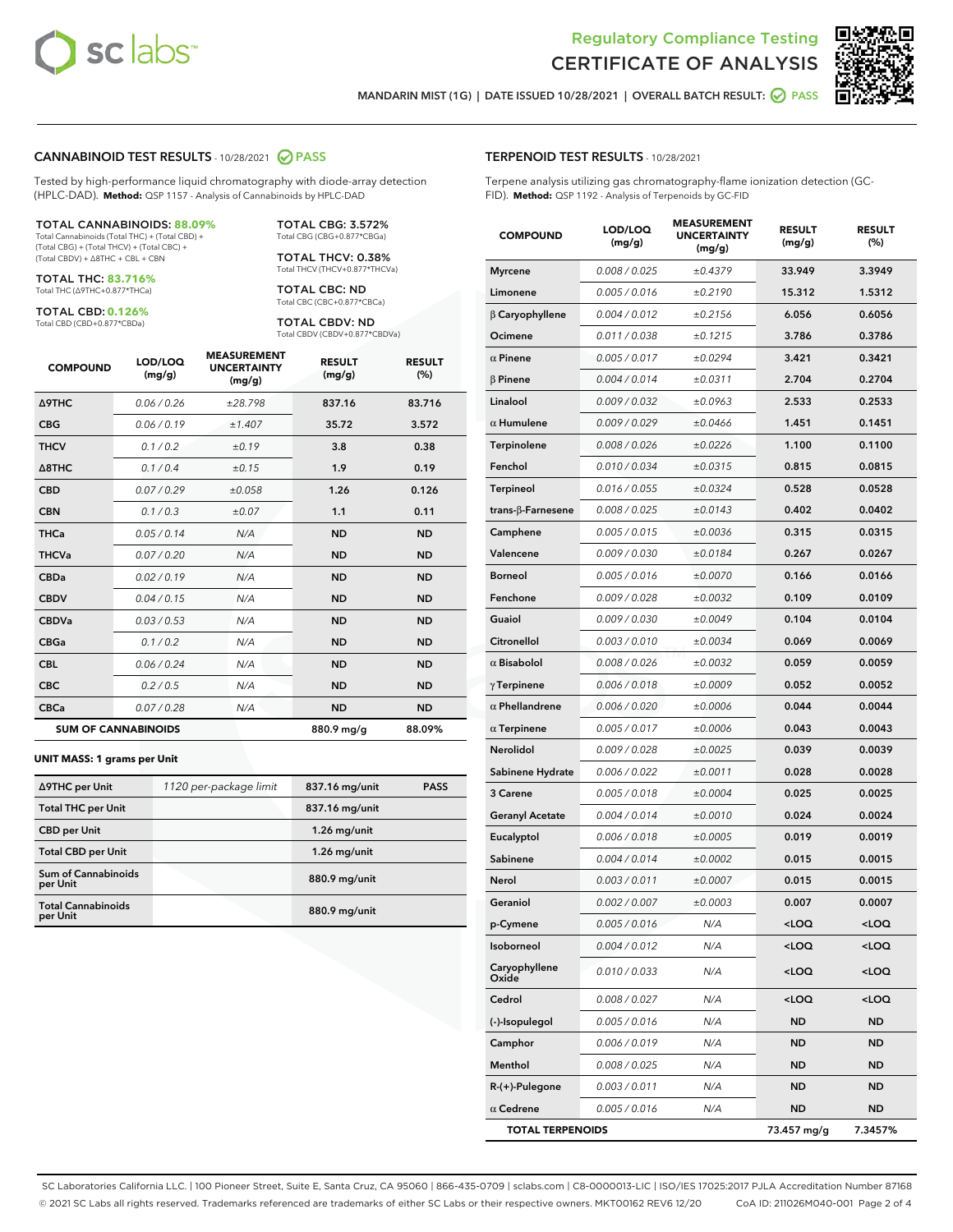



MANDARIN MIST (1G) | DATE ISSUED 10/28/2021 | OVERALL BATCH RESULT: 2 PASS

# CATEGORY 1 PESTICIDE TEST RESULTS - 10/27/2021 2 PASS

Pesticide and plant growth regulator analysis utilizing high-performance liquid chromatography-mass spectrometry (HPLC-MS) or gas chromatography-mass spectrometry (GC-MS). \*GC-MS utilized where indicated. **Method:** QSP 1212 - Analysis of Pesticides and Mycotoxins by LC-MS or QSP 1213 - Analysis of Pesticides by GC-MS

| <b>COMPOUND</b>             | LOD/LOQ<br>$(\mu g/g)$ | <b>ACTION</b><br><b>LIMIT</b><br>$(\mu g/g)$ | <b>MEASUREMENT</b><br><b>UNCERTAINTY</b><br>$(\mu g/g)$ | <b>RESULT</b><br>$(\mu g/g)$ | <b>RESULT</b> |
|-----------------------------|------------------------|----------------------------------------------|---------------------------------------------------------|------------------------------|---------------|
| Aldicarb                    | 0.03 / 0.08            | $\ge$ LOD                                    | N/A                                                     | <b>ND</b>                    | <b>PASS</b>   |
| Carbofuran                  | 0.02/0.05              | $>$ LOD                                      | N/A                                                     | <b>ND</b>                    | <b>PASS</b>   |
| Chlordane*                  | 0.03 / 0.08            | $\ge$ LOD                                    | N/A                                                     | <b>ND</b>                    | <b>PASS</b>   |
| Chlorfenapyr*               | 0.03/0.10              | $\ge$ LOD                                    | N/A                                                     | <b>ND</b>                    | <b>PASS</b>   |
| Chlorpyrifos                | 0.02 / 0.06            | $\ge$ LOD                                    | N/A                                                     | <b>ND</b>                    | <b>PASS</b>   |
| Coumaphos                   | 0.02 / 0.07            | $\ge$ LOD                                    | N/A                                                     | <b>ND</b>                    | <b>PASS</b>   |
| Daminozide                  | 0.02/0.07              | $>$ LOD                                      | N/A                                                     | <b>ND</b>                    | <b>PASS</b>   |
| <b>DDVP</b><br>(Dichlorvos) | 0.03/0.09              | $\ge$ LOD                                    | N/A                                                     | <b>ND</b>                    | <b>PASS</b>   |
| Dimethoate                  | 0.03 / 0.08            | $\ge$ LOD                                    | N/A                                                     | <b>ND</b>                    | <b>PASS</b>   |
| Ethoprop(hos)               | 0.03/0.10              | $>$ LOD                                      | N/A                                                     | <b>ND</b>                    | <b>PASS</b>   |
| Etofenprox                  | 0.02 / 0.06            | $\ge$ LOD                                    | N/A                                                     | <b>ND</b>                    | <b>PASS</b>   |
| Fenoxycarb                  | 0.03 / 0.08            | $\ge$ LOD                                    | N/A                                                     | <b>ND</b>                    | <b>PASS</b>   |
| Fipronil                    | 0.03/0.08              | $\ge$ LOD                                    | N/A                                                     | <b>ND</b>                    | <b>PASS</b>   |
| Imazalil                    | 0.02 / 0.06            | $\ge$ LOD                                    | N/A                                                     | <b>ND</b>                    | <b>PASS</b>   |
| <b>Methiocarb</b>           | 0.02 / 0.07            | $\ge$ LOD                                    | N/A                                                     | <b>ND</b>                    | <b>PASS</b>   |
| Methyl<br>parathion         | 0.03/0.10              | $\ge$ LOD                                    | N/A                                                     | <b>ND</b>                    | <b>PASS</b>   |
| <b>Mevinphos</b>            | 0.03/0.09              | $>$ LOD                                      | N/A                                                     | <b>ND</b>                    | <b>PASS</b>   |
| Paclobutrazol               | 0.02 / 0.05            | $\ge$ LOD                                    | N/A                                                     | <b>ND</b>                    | <b>PASS</b>   |
| Propoxur                    | 0.03/0.09              | $\ge$ LOD                                    | N/A                                                     | <b>ND</b>                    | <b>PASS</b>   |
| Spiroxamine                 | 0.03 / 0.08            | $\ge$ LOD                                    | N/A                                                     | <b>ND</b>                    | <b>PASS</b>   |
| Thiacloprid                 | 0.03/0.10              | $\ge$ LOD                                    | N/A                                                     | <b>ND</b>                    | <b>PASS</b>   |

#### CATEGORY 2 PESTICIDE TEST RESULTS - 10/27/2021 @ PASS

| <b>COMPOUND</b>          | LOD/LOO<br>$(\mu g/g)$ | <b>ACTION</b><br>LIMIT<br>$(\mu g/g)$ | <b>MEASUREMENT</b><br><b>UNCERTAINTY</b><br>$(\mu g/g)$ | <b>RESULT</b><br>$(\mu g/g)$ | <b>RESULT</b> |  |
|--------------------------|------------------------|---------------------------------------|---------------------------------------------------------|------------------------------|---------------|--|
| Abamectin                | 0.03/0.10              | 0.1                                   | N/A                                                     | <b>ND</b>                    | <b>PASS</b>   |  |
| Acephate                 | 0.02/0.07              | 0.1                                   | N/A                                                     | <b>ND</b>                    | <b>PASS</b>   |  |
| Acequinocyl              | 0.02/0.07              | 0.1                                   | N/A                                                     | <b>ND</b>                    | <b>PASS</b>   |  |
| Acetamiprid              | 0.02 / 0.05            | 0.1                                   | N/A                                                     | <b>ND</b>                    | <b>PASS</b>   |  |
| Azoxystrobin             | 0.02/0.07              | 0.1                                   | N/A                                                     | <b>ND</b>                    | <b>PASS</b>   |  |
| <b>Bifenazate</b>        | 0.01 / 0.04            | 0.1                                   | N/A                                                     | <b>ND</b>                    | <b>PASS</b>   |  |
| <b>Bifenthrin</b>        | 0.02 / 0.05            | 3                                     | N/A                                                     | <b>ND</b>                    | <b>PASS</b>   |  |
| <b>Boscalid</b>          | 0.03/0.09              | 0.1                                   | N/A                                                     | <b>ND</b>                    | <b>PASS</b>   |  |
| Captan                   | 0.19/0.57              | 0.7                                   | N/A                                                     | <b>ND</b>                    | <b>PASS</b>   |  |
| Carbaryl                 | 0.02/0.06              | 0.5                                   | N/A                                                     | <b>ND</b>                    | <b>PASS</b>   |  |
| Chlorantranilip-<br>role | 0.04/0.12              | 10                                    | N/A                                                     | <b>ND</b>                    | <b>PASS</b>   |  |
| Clofentezine             | 0.03/0.09              | 0.1                                   | N/A                                                     | <b>ND</b>                    | <b>PASS</b>   |  |

| <b>COMPOUND</b>               | LOD/LOQ<br>(µg/g) | <b>ACTION</b><br>LIMIT<br>(µg/g) | <b>MEASUREMENT</b><br><b>UNCERTAINTY</b><br>(µg/g) | <b>RESULT</b><br>(µg/g) | <b>RESULT</b> |
|-------------------------------|-------------------|----------------------------------|----------------------------------------------------|-------------------------|---------------|
| Cyfluthrin                    | 0.12 / 0.38       | $\overline{c}$                   | N/A                                                | <b>ND</b>               | <b>PASS</b>   |
| Cypermethrin                  | 0.11/0.32         | 1                                | N/A                                                | <b>ND</b>               | <b>PASS</b>   |
| <b>Diazinon</b>               | 0.02 / 0.05       | 0.1                              | N/A                                                | <b>ND</b>               | <b>PASS</b>   |
| Dimethomorph                  | 0.03 / 0.09       | 2                                | N/A                                                | <b>ND</b>               | <b>PASS</b>   |
| Etoxazole                     | 0.02 / 0.06       | 0.1                              | N/A                                                | <b>ND</b>               | <b>PASS</b>   |
| Fenhexamid                    | 0.03 / 0.09       | 0.1                              | N/A                                                | <b>ND</b>               | <b>PASS</b>   |
| Fenpyroximate                 | 0.02 / 0.06       | 0.1                              | N/A                                                | <b>ND</b>               | <b>PASS</b>   |
| Flonicamid                    | 0.03 / 0.10       | 0.1                              | N/A                                                | <b>ND</b>               | <b>PASS</b>   |
| Fludioxonil                   | 0.03/0.10         | 0.1                              | N/A                                                | <b>ND</b>               | <b>PASS</b>   |
| Hexythiazox                   | 0.02 / 0.07       | 0.1                              | N/A                                                | <b>ND</b>               | <b>PASS</b>   |
| Imidacloprid                  | 0.04 / 0.11       | 5                                | N/A                                                | <b>ND</b>               | <b>PASS</b>   |
| Kresoxim-methyl               | 0.02 / 0.07       | 0.1                              | N/A                                                | <b>ND</b>               | <b>PASS</b>   |
| Malathion                     | 0.03 / 0.09       | 0.5                              | N/A                                                | <b>ND</b>               | <b>PASS</b>   |
| Metalaxyl                     | 0.02 / 0.07       | $\overline{c}$                   | N/A                                                | <b>ND</b>               | <b>PASS</b>   |
| Methomyl                      | 0.03 / 0.10       | 1                                | N/A                                                | <b>ND</b>               | <b>PASS</b>   |
| Myclobutanil                  | 0.03/0.09         | 0.1                              | N/A                                                | <b>ND</b>               | <b>PASS</b>   |
| Naled                         | 0.02 / 0.07       | 0.1                              | N/A                                                | <b>ND</b>               | <b>PASS</b>   |
| Oxamyl                        | 0.04 / 0.11       | 0.5                              | N/A                                                | <b>ND</b>               | <b>PASS</b>   |
| Pentachloronitro-<br>benzene* | 0.03/0.09         | 0.1                              | N/A                                                | <b>ND</b>               | <b>PASS</b>   |
| Permethrin                    | 0.04 / 0.12       | 0.5                              | N/A                                                | <b>ND</b>               | <b>PASS</b>   |
| Phosmet                       | 0.03 / 0.10       | 0.1                              | N/A                                                | <b>ND</b>               | <b>PASS</b>   |
| Piperonylbu-<br>toxide        | 0.02 / 0.07       | 3                                | N/A                                                | <b>ND</b>               | <b>PASS</b>   |
| Prallethrin                   | 0.03 / 0.08       | 0.1                              | N/A                                                | <b>ND</b>               | <b>PASS</b>   |
| Propiconazole                 | 0.02 / 0.07       | 0.1                              | N/A                                                | <b>ND</b>               | <b>PASS</b>   |
| Pyrethrins                    | 0.04 / 0.12       | 0.5                              | N/A                                                | <b>ND</b>               | <b>PASS</b>   |
| Pyridaben                     | 0.02 / 0.07       | 0.1                              | N/A                                                | <b>ND</b>               | <b>PASS</b>   |
| Spinetoram                    | 0.02 / 0.07       | 0.1                              | N/A                                                | <b>ND</b>               | <b>PASS</b>   |
| Spinosad                      | 0.02 / 0.07       | 0.1                              | N/A                                                | <b>ND</b>               | <b>PASS</b>   |
| Spiromesifen                  | 0.02 / 0.05       | 0.1                              | N/A                                                | <b>ND</b>               | <b>PASS</b>   |
| Spirotetramat                 | 0.02 / 0.06       | 0.1                              | N/A                                                | <b>ND</b>               | <b>PASS</b>   |
| Tebuconazole                  | 0.02 / 0.07       | 0.1                              | N/A                                                | <b>ND</b>               | <b>PASS</b>   |
| Thiamethoxam                  | 0.03 / 0.10       | 5                                | N/A                                                | <b>ND</b>               | <b>PASS</b>   |
| Trifloxystrobin               | 0.03 / 0.08       | 0.1                              | N/A                                                | <b>ND</b>               | <b>PASS</b>   |

SC Laboratories California LLC. | 100 Pioneer Street, Suite E, Santa Cruz, CA 95060 | 866-435-0709 | sclabs.com | C8-0000013-LIC | ISO/IES 17025:2017 PJLA Accreditation Number 87168 © 2021 SC Labs all rights reserved. Trademarks referenced are trademarks of either SC Labs or their respective owners. MKT00162 REV6 12/20 CoA ID: 211026M040-001 Page 3 of 4